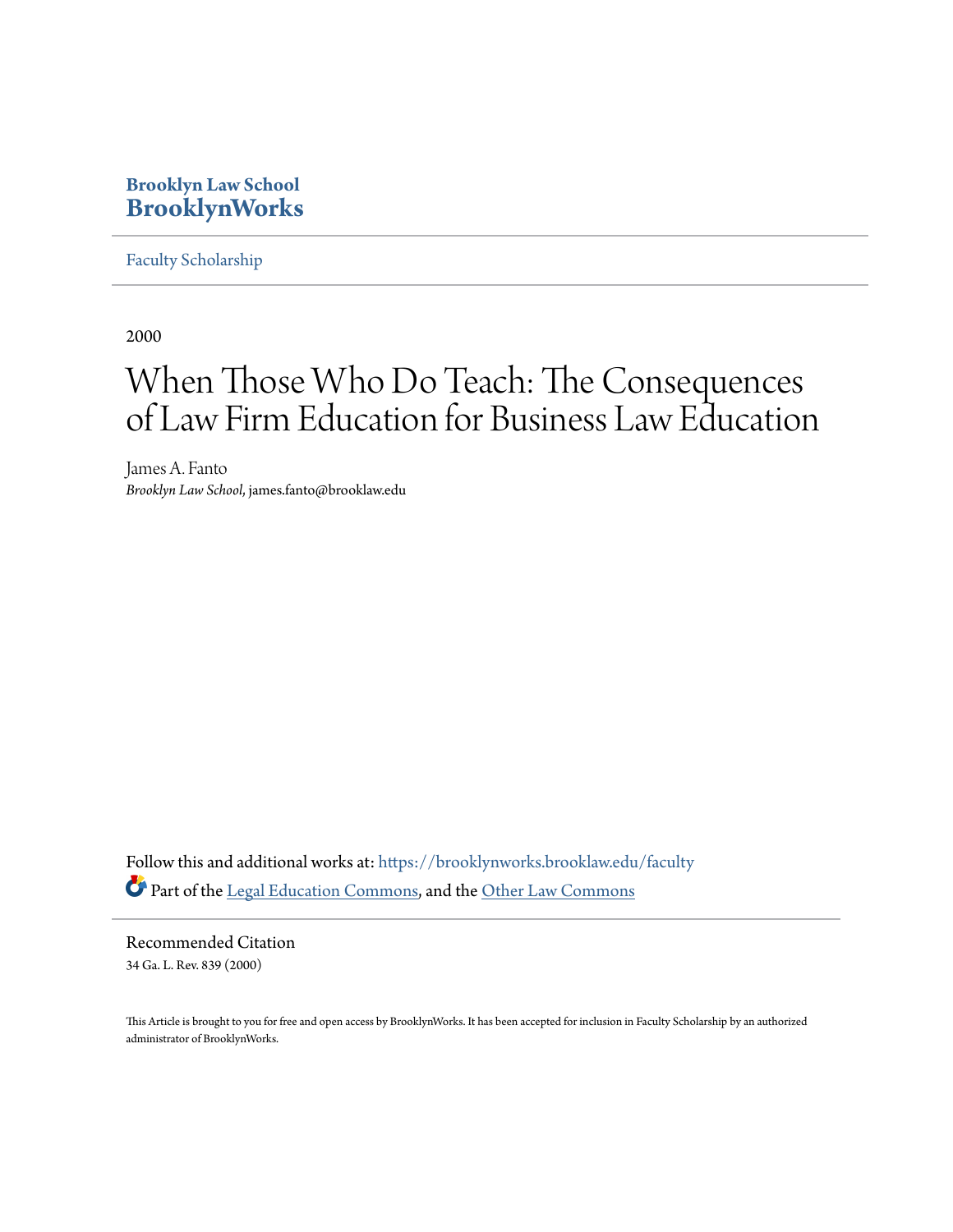## **WHEN THOSE** WHO **DO TEACH:** THE **CONSEQUENCES** OF LAW FIRM **EDUCATION** FOR **BUSINESS** LAW **EDUCATION**

*James A. Fanto\**

#### I. INTRODUCTION

This Essay, in Part II, highlights developments in legal education conducted **by** and within law firms, particularly through the use of on-line resources. I became aware of these developments as a result of being a consultant within my former law firm's education program after a five-year absence from the firm. The Essay then offers several explanations for law firm training efforts in Part III. Finally, in Part IV, the Essay cites the implications of one aspect of this education, the on-line production of transaction agreements, for teaching business law in law schools. The Essay concludes that, because law firm education shows how business law practice is changing, we in the academy should draw insights from it to help us better prepare our students for the practice that awaits them.

### II. DEVELOPMENTS IN LAw FIRM EDUCATION

There is currently more formal education in law firms than existed ten or twenty years ago. This is not a new observation, for the *MacCrate Report* highlighted-and even celebrated-this kind of education in **1992** as a model for helping law students make the transition from school to practice.<sup>1</sup> It is not unusual for a law firm

**<sup>-</sup>** Professor of Law, Brooklyn Law School. I have been a consultant for the Mergers **&** Acquisitions Group of the Corporate Department of the law firm, Davis, Polk **&** Wardwell. **My** observations concerning law firm education are based upon that firm's training program, as well as upon discussions with lawyers (some of whom are former students) in other firms regarding their training resources. This Essay represents my own views on firm legal education and in no way reflects those of Davis Polk or of any other law firm.

*<sup>&#</sup>x27;* See AMERICAN *BAR* ASSOCIATION, **SECTION** OF **LEGAL EDUCATION AND** ADMISSIONS TO THE BAR, LEGALEDUCATIONANDPROFESSIONALDEVELOPMENT-ANEDUCATIONAL **CONTINUUM** REPORT OF THE **ABA** TASK FORCE **ON** LAW **SCHOOLS AND** THE PROFESSION: NARROWING THE GAP **299-301,** 314-16 **(1992)** [hereinafter MACCRATE REPORT] (describing growth of in-house training programs in large law firms, corporations and government agencies).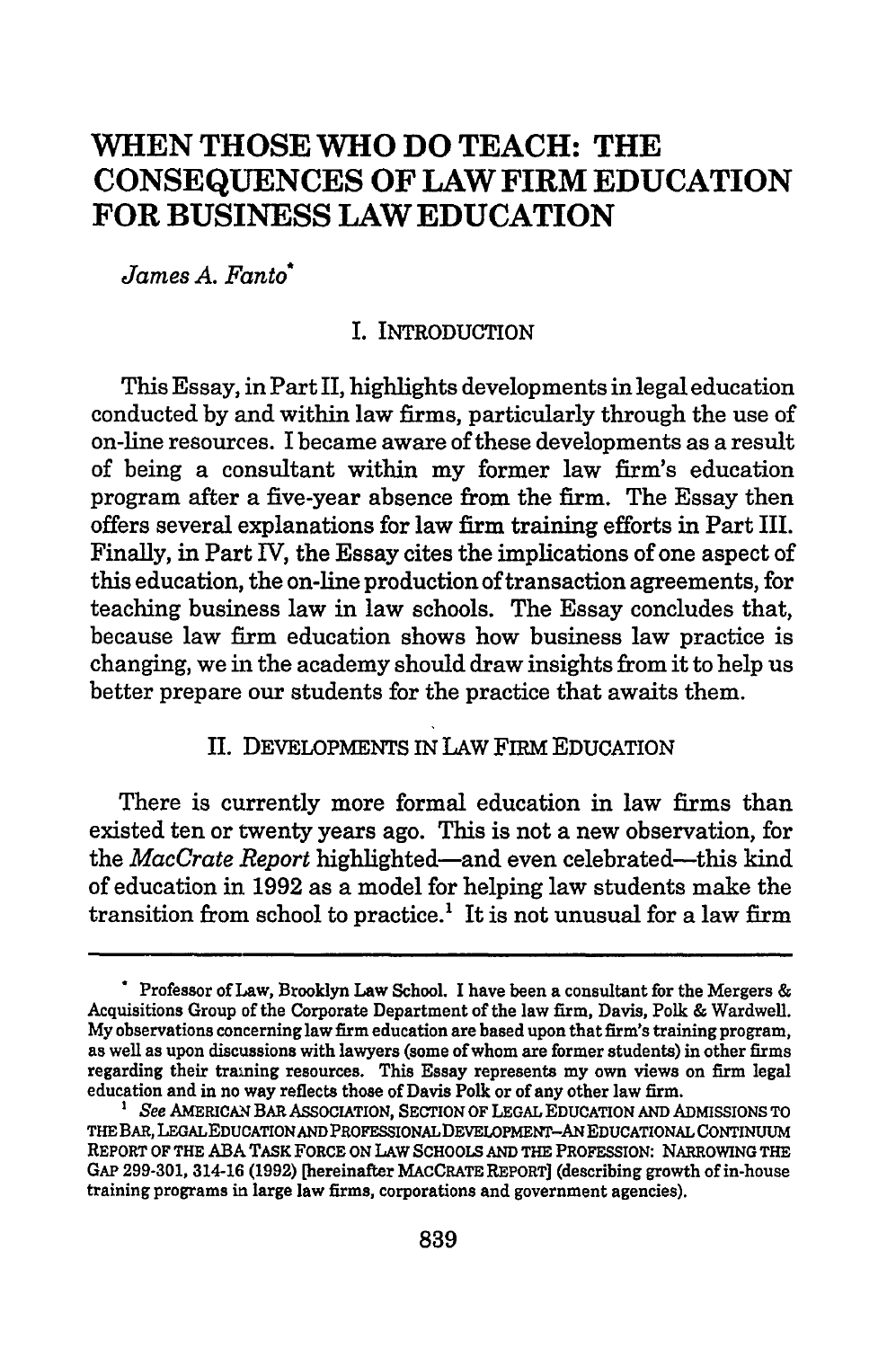now to have an education staff consisting of directors of legal education, members of the firm's practice groups, and even former and consulting law professors.2

The goals of the education staff are to ensure that firm lawyers are properly indoctrinated into the firm's practice, that they continue to be educated in their practice areas, and that they have effective tools for their training and practice. To these ends, the staff offers, or supervises the offering of, courses for lawyers, ranging from an introduction to the firm's legal practice for beginning associates to both theoretical and practical courses for senior associates (e.g., guidance on how to supervise new lawyers or how to deal with clients). In addition, the staff, with the participation of senior lawyers, offers mini-courses on particular topics in the various practice areas as well as general training on transaction agreement drafting. Experienced firm lawyers also review current developments in the law of a particular practice area through bimonthly or even weekly meetings.

Law firm education does not end with legal training. Recognizing that an effective business lawyer must be familiar with the terminology involved in the presentation of financial positions and results and the financial considerations motivating investments and transactions, firms bring in accounting and finance specialists (often from accounting and consulting firms) to review with the lawyers developments in their areas, as well as to teach elementary courses on finance and accounting. Indeed, one "niche" business today among these specialists is the offering of this training in law firms.<sup>3</sup>

As the *MacCrate Report* observed, this kind of education program is typical of large law firms, corporate legal departments, and government agencies, which have the resources to conduct it. Supplementing these efforts are the many Continuing Legal Education (CLE), Practising Law Institute (PLI), American Law

**<sup>2</sup>** At Davis Polk, for example, the group is called "Practice Resources **&** Professional Services" and includes over ten full-time members who both direct the training of lawyers and provide practice resources (particularly on-line) for them.

<sup>&</sup>lt;sup>3</sup> For example, the Dickie Group, made up of, among others, professors of accounting and finance, offers seminars on the basics of accounting and finance to law firms. See, **e.g.,** THE DICKIE GROUP, THE LAWYERS' CORPORATE **FINANCE** PROGRAM: PRACTICAL INSIGHTS INTO **FINANCE AND** BUSINESS **(1999)** (detailing course materials for eight-hour program on corporate finance).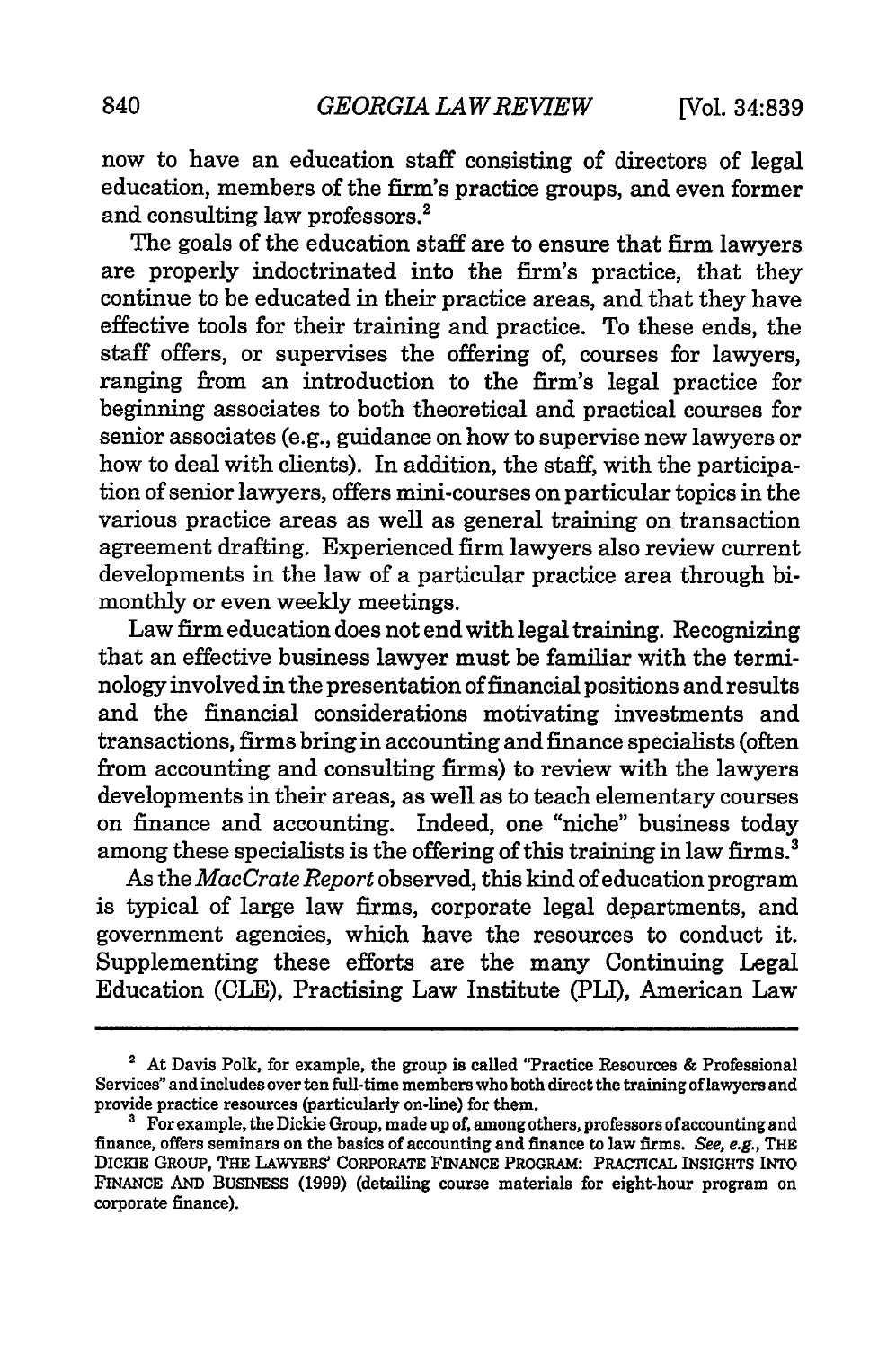Institute-American Bar Association (ALI-ABA), and local bar association programs and courses on substantive law and practice in different areas of business law. One acknowledged problem with such courses, however, is that they are not necessarily organized in any coherent educational way and often presume much practical knowledge.4 Partly as a result of the *MacCrate Report's* observation regarding these deficiencies, "transition" courses for new lawyers are beginning to appear, as well as tools for such training.<sup>5</sup>

### III. REASONS FOR LAW FIRM EDUCATIONAL DEVELOPMENTS

Enhanced legal specialization partly explains a firm's education programs. Law practice in all areas, including and perhaps especially business law, is becoming increasingly specialized; lawyers need to know more in order to function at even a basic level of competence in these areas. It is cost effective for experienced, senior firm lawyers to train their new lawyers in the practice areas that they have mastered. For similar cost reasons, however, this training can no longer be done through an apprenticeship.

**CLE** guidelines, which go hand in hand with specialization, may also offer a partial explanation for the new emphasis on firm education. In recent years, these guidelines have expanded and in many cases become mandatory.<sup>6</sup> A large firm can save time and money by conducting **CLE** programs within the firm (if state bar rules so allow). The experienced lawyers can train the new attorneys, and both groups receive **CLE** credit without wasting time traveling to and from conferences. Moreover, this firm **CLE** activity can be more tailored to a firm's practice areas than the generalized courses offered by other practitioners in a PLI or ALI-ABA setting.

The increasing size of law firms and the desire by their members to maintain per-partner profitability also account for educational

**<sup>4</sup> MACCRATE REPORT,** *supra* note *1,* at **313.**

**<sup>&#</sup>x27;** There is a new working group in the **ABA** devoted to bridging the gap between business law practice and legal education. *See* Donald **C.** Langevoort, *An Academic's Perspective,* Bus. L. TODAY, July.Aug. 1999, at 33 (describing The Task Force on Business Lawyers as Problem Solvers).

*<sup>&</sup>quot; See generally* **MACCRATE** REPORT, *supra* note 1, at 309-12 (explaining that over 37 states require some form of mandatory **CLE).**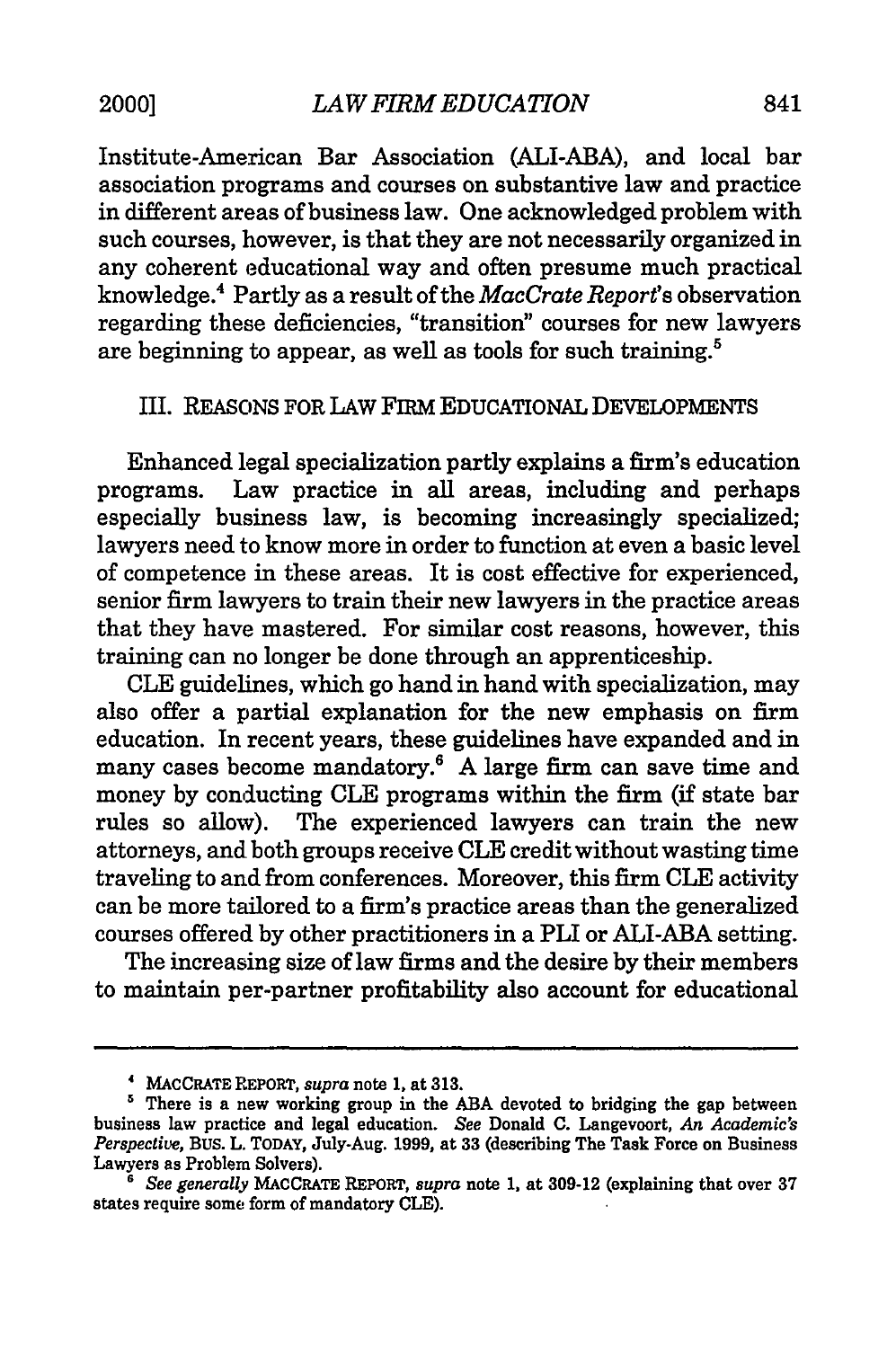developments. For sheer logistical reasons (i.e., the low ratio of partners to associates), the "mentoring" process with its close association of partner and associate that once occurred, particularly in the course of assisting in business transactions, is no longer possible. Formal group training thus replaces the personal training and apprenticeships that formerly characterized even the big firms. Although law schools have enhanced professional training in recent years, law firms recognize that they need to supply this training themselves in the early years of a lawyer's career to replace the mentor relationship.'

The formal training in law firms is arguably more efficient and egalitarian, at least with respect to firms with a certain partner/associate ratio. As firms grow in size, training conveyed by personal relationship is likely to be uneven. While some lawyers receive a "rounded" experience in a practice area, others may have an inadequate or incomplete training. A formal education system is designed to ensure that all associates benefit from a comparable formation. Indeed, part of the education program is monitoring the actual training and practice experience of each lawyer in a large firm, much in the same way that a human resource department would do in a corporation, so as to ensure equal opportunities for all lawyers.

In addition and perhaps most importantly, under pressure from clients, law firms need their new lawyers to become productive as soon as possible. This points to an aspect of training and practice resource development in firms that this Essay discusses in more detail below: the increasing use of on-line resources to facilitate the production of legal work (e.g., transaction agreements and documents). These resources give lawyers standard models, alternative drafting suggestions, and easy access to firm precedents. This reflects an effort by firms to train lawyers to produce low-value or

**<sup>&#</sup>x27;** Some suggest that law schools have done and currently do little of this training. *See* consumers of legal education lacking adequate concrete understanding of requirements of competent practice). Others disagree. *See, e.g.,* John Costonis, *The MacCrate Report: Of Loaves, Fishes, and the Future of American Legal Education, in* THE **MACcRATE** REPORT: **BUILDING** THE **EDUCATIONAL CONTINUUM, CONFERENCE PROCEEDINGS 28,** 38-41 (Joan **S.** Howland **&** William H. Lindberg eds., 1994) [hereinafter THE MACORATE **CONFERENCE]** (defending law school education norms).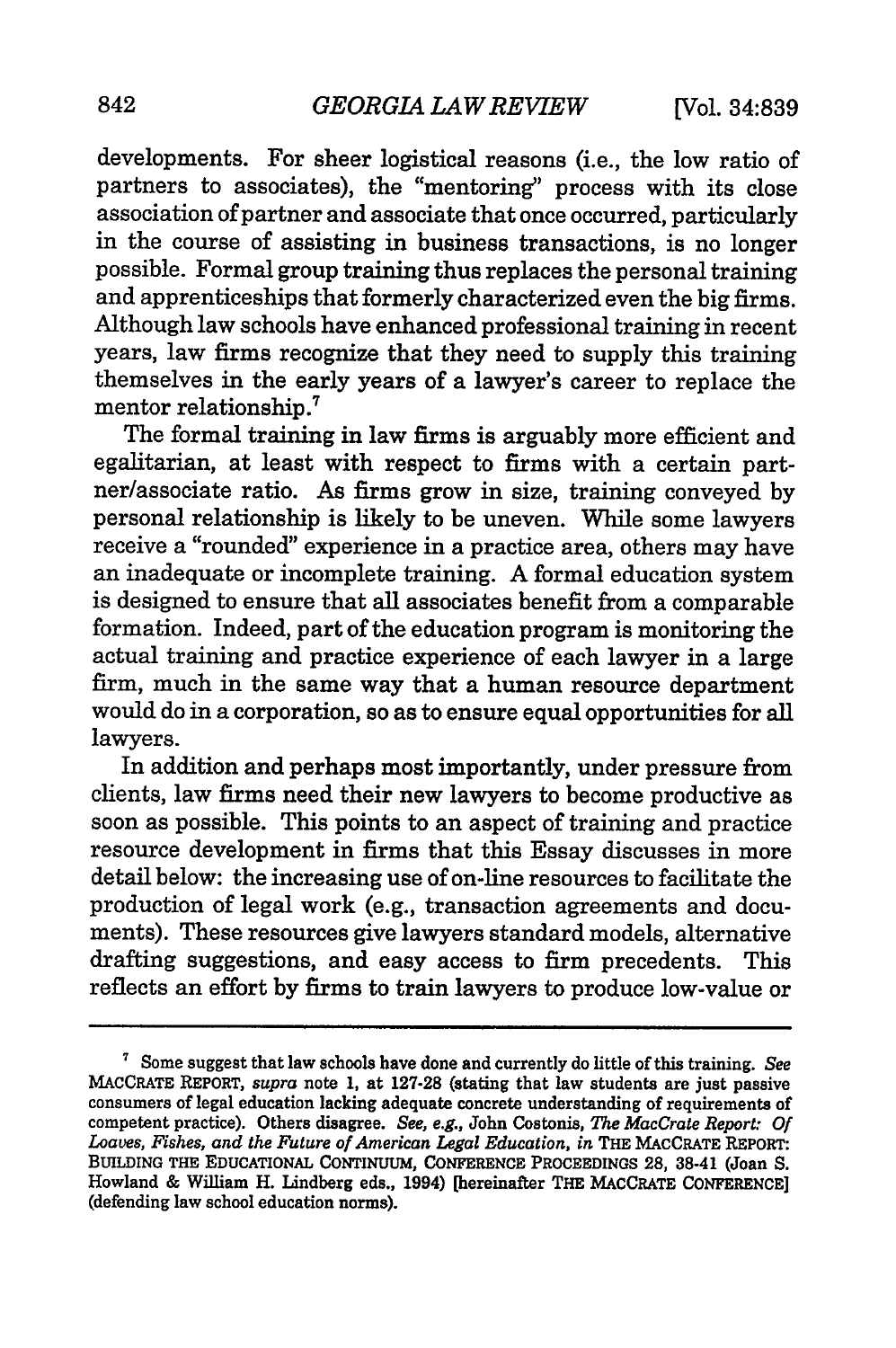"commodity-like" work quickly so that they can concentrate on the high-value work for which clients are prepared to pay premium rates.<sup>8</sup>

## IV. THE CONSEQUENCES OF LAW FIRM EDUCATION FOR LAW SCHOOLS

Business law professors acknowledge, albeit in varying degrees, the connection between law school and legal practice. Indeed, if anything, law schools recently have exhibited more overall commitment to training lawyers for practice.<sup>9</sup> Thus, I make the following comments without intending to take any position on the appropriate allocation of law school resources among theoretical work, doctrinal training, and practical skills.

Law firm education makes us realize that our role in preparing students to work in the elite law firms is limited, especially given the resources that the firms are devoting to training their new lawyers and the specialization of the practice of these firms. We do indoctrinate students into the "culture" of law in the first year of law school and, in subsequent years, introduce them to the substantive areas of business law (e.g., corporate, securities, banking, corporate finance, antitrust) that many of these firms practice. We also provide a certification process that gives the firms a pool of applicants from which to select associates."0 I would also argue that the elite firms should learn from us in the academy because, despite the vast resources available to firms for their educational programs, many of those engaged in firm education are not professional educators, and the quality of their training and pedagogy is uneven.<sup>11</sup>

**<sup>8</sup>** CAROLYN E. PARIS, LEGAL DRAFTING AND ANALYSIS FOR CORPORATE FINANCE, Lesson 6A (1998 draft, in publication with Practising Law Institute).

*<sup>9</sup>See, e.g.,* MACCRATE REPORT, *supra* note 1, at 234 (asserting that law schools have learned to teach skills associated with practice which once had been thought to be unteachable outside of direct practice experience).

**<sup>10</sup>** On this selection process, see Talbot D'Alemberte, *Keynote Address, in* THEMACCRATE CONFERENCE, *supra* note 7, at 4, 10-11.

**<sup>&</sup>quot;** For a similar observation and other criticism ofin-house programs, see John Claydon, *The MacCrate Report: In-House Training and the Legal Education Continuum, in THE* MACCRATE **CONFERENCE,** *supra* note **7,** at **92-98;** Peter **G.** Glenn, *Some Perspectives on In-*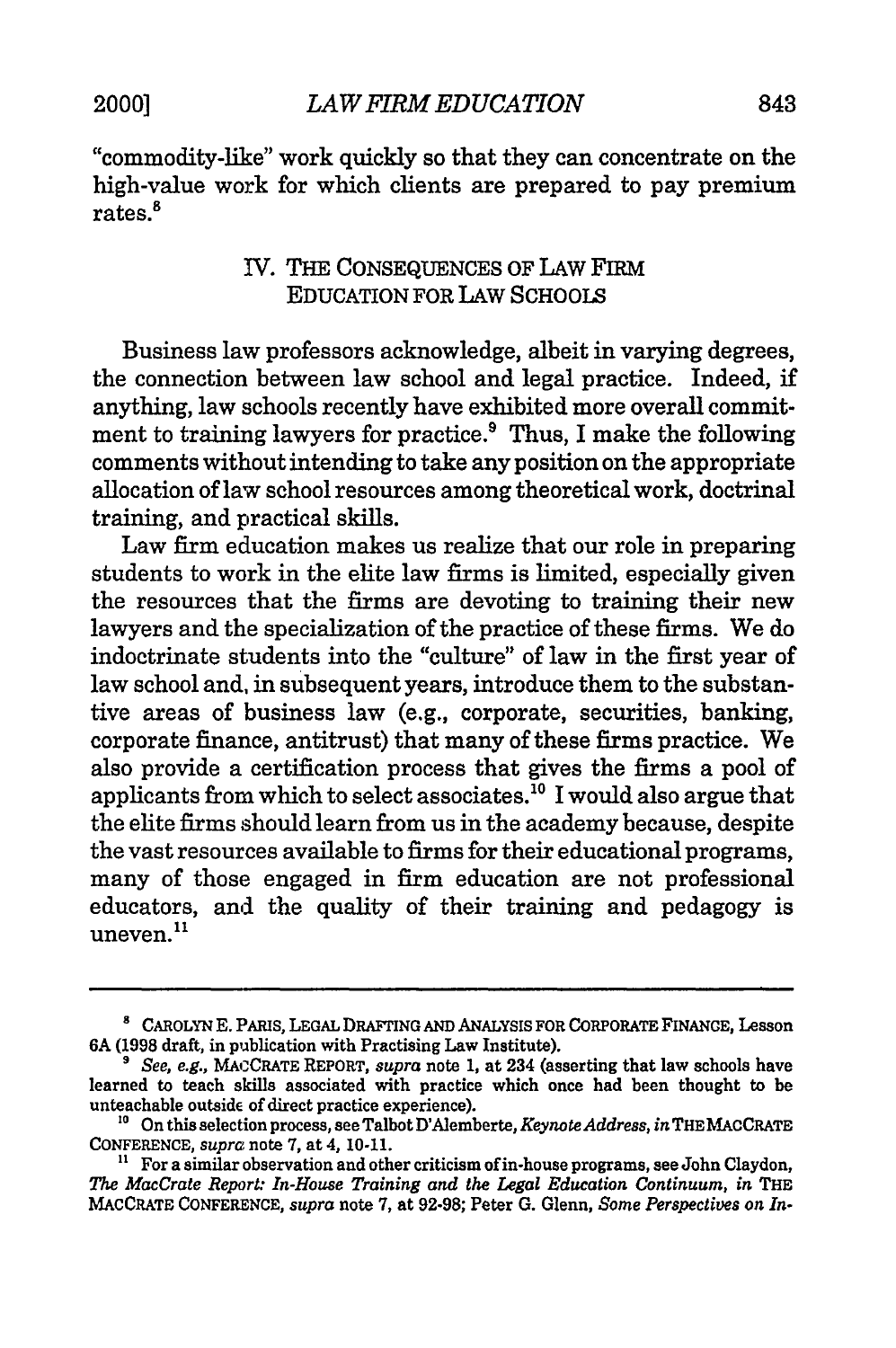Law professors, however, should learn from law firm education and its indications of the changing practice of law for the benefit of our students who will never work in the large firms. That is, many law students will not receive the legal education that law firms provide, because they will not be hired by these firms or they will work for firms that cannot afford to provide practice resources and training. This recognition of the plight of many new practitioners has in fact spurred reform efforts regarding legal education.<sup>12</sup> We should thus provide some of the training for these students, teach them how to educate themselves once they leave our institutions, and give them an idea of the practice awaiting them, as experienced practitioners/teachers may not be conducting their future education.<sup>13</sup>

To make this discussion about practical training and the transformation in law practice more specific, take an example from law firm training that is of particular interest to me: drafting agreements and other documents used in a transaction.<sup>14</sup> A common task of beginning lawyers is to add value quickly by doing something that is relatively routine: generating a first draft of a transaction agreement. Law schools (perhaps for understandable cost reasons) generally have not prepared their students to undertake this task. Students have not been trained to see the connection between the transaction agreements and the business law that they have learned

*House Skills Training as Part of the Continuum of Professional Education, in* THE MACCRATE CONFERENCE, *supra* note **7,** at **87-91. 1"** *See* MAcCRATE REPORT, *supra* note 1, at **301** ("The plight of new lawyers beginning a

general practice by themselves or in offices that provide little or no on-the-job training has been at the center of the ALI-ABA projects to improve the quality of transition education.").

<sup>&</sup>lt;sup>13</sup> We should not ignore the increasing strength of CLE and PLI courses, nor the possibilities of legal training on the Internet, to provide this training at low cost to lawyers outside the large firms. Yet these alternatives do not completely suffice for the training of new lawyers. For a general discussion of CLE, see Victor J. Rubino & Richard D. Lee, *The Role of CLE in Implementing the Recommendations of the MacCrate Report, in THE* MACCRATE CONFERENCE, *supra* note 7, at 99-104. Although the *MacCrate Report* recommends development of a National Institute for the Practice of Law, MACCRATE REPORT, *supra* note 1, at 319-23, it envisions a continuing role for practice training in the law schools. *Id.* at 330-34.

**<sup>14</sup>** This area has not been studied much in the academy, other than by Bernard Black and Ronald Gilson, who examine the value contributions of business lawyers. *See, e.g.,* BERNARD **S.** BLACK&RONALDJ. **GILSON,** THE LAWAND FINANCE OF CORPORATE **ACQUISITIONS 1559-1603 (2d** ed. **1995)** (discussing value contributions of business lawyers in chapter entitled "The Corporate Acquisition Agreement: The Private Ordering Role of Business Lawyers").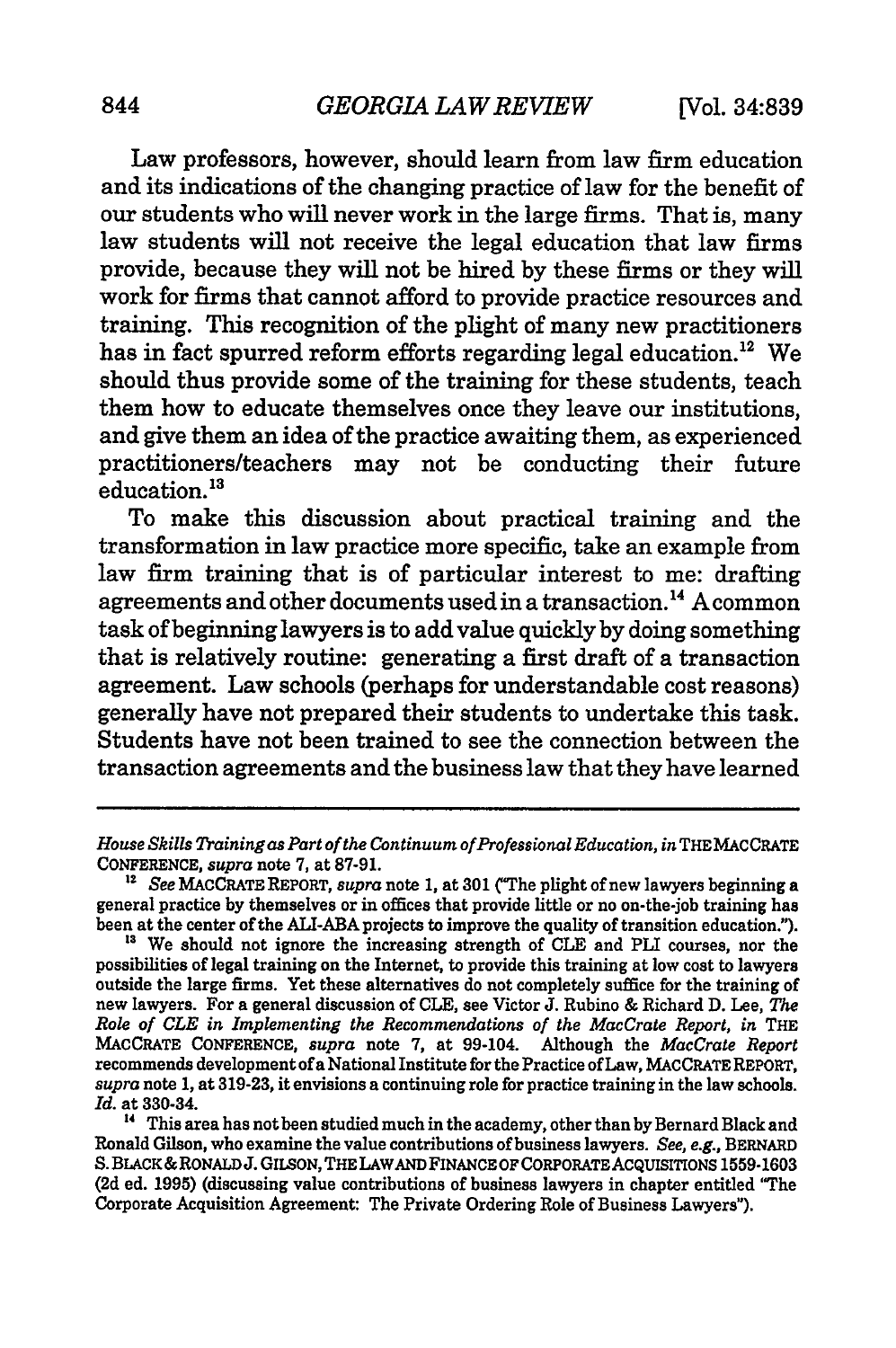(i.e., how the law dictates the content of, and is enacted through, the agreements). Indeed, they often learn little about the structure of transaction agreements in law school.

For example, it is one thing to learn what a merger is, even the commonly used reverse triangular merger, and the fiduciary duties of directors in this transaction, which are all subjects in the basic Corporations course.<sup>15</sup> This information, which is undeniably important, occupies most of the attention of even law books prepared for advanced law school courses on mergers and acquisitions, books that are (again understandably from the law school's present orientation) more theoretically and doctrinally, than practically, oriented.<sup>16</sup> The challenge facing a new lawyer is to move from this general knowledge to drafting a merger agreement. To continue with the example, much attention in current merger practice goes toward drafting the "no-solicitation clause," which prohibits the "target" in the merger (and sometimes even the acquirer) from soliciting or encouraging other transactions once it has signed the merger agreement. In any given transaction, practitioners consider how rigorous the provision can be and how broadly or narrowly the exceptions to the no-solicitation clause can be drafted, and this drafting clearly relies on knowledge and interpretation of Delaware case law on fiduciary duty.<sup>17</sup>

**<sup>15</sup>** See, e.g., WILLIAM L. CARY **&** MELVIN ARON EISENBERG, **CASES AND** MATERIALS **ON** CORPORATIONS 1130-1327 (7th ed. **1995)** (containing typical chapter in Corporations text dealing with such issues).

<sup>&</sup>lt;sup>16</sup> Again, Black and Gilson's otherwise excellent book devotes only approximately fifty out of sixteen hundred pages to the subject of agreements; the rest is devoted to a discussion of law, finance and accounting issues. Their approach is echoed in other law school texts. *See, e.g.,* **DALE** ARTHUR OESTERLE, THE LAW OF MERGERS **AND** AcQUISITIONS 244-305 (1999) (containing chapter on acquisition documents that takes up approximately **50** pages of an approximately 700 page book). *But see* WILLIAM CARNEY, MERGERSANDACQUISrrIONS (2000) (containing 120 pages **on** "practical" matters **out** of **1000** page textbook, but more practiceoriented discussion throughout book).

<sup>&</sup>lt;sup>17</sup> See, e.g., William T. Allen, Understanding Fiduciary Outs: The What and the Why of an Anomalous Concept, 55 BUS. LAW. 653 (2000) (discussing practitioner concern over drafting exception to no-solicitation clause, known as "fiduciary out," which gives board of target company the right to ignore the contractual restriction, and often to terminate merger agreement, if its fiduciary duties so require). Indeed, the interplay between case law and drafting is at issue in a recent Delaware case. *See* **ACE** Ltd. v. Capital Re Corp., No. Civ. **A.** 17488 (Del. **Ch.** Oct. **25,** 1999) (discussing reading of and legal implications concerning "no shop" clause in merger agreement).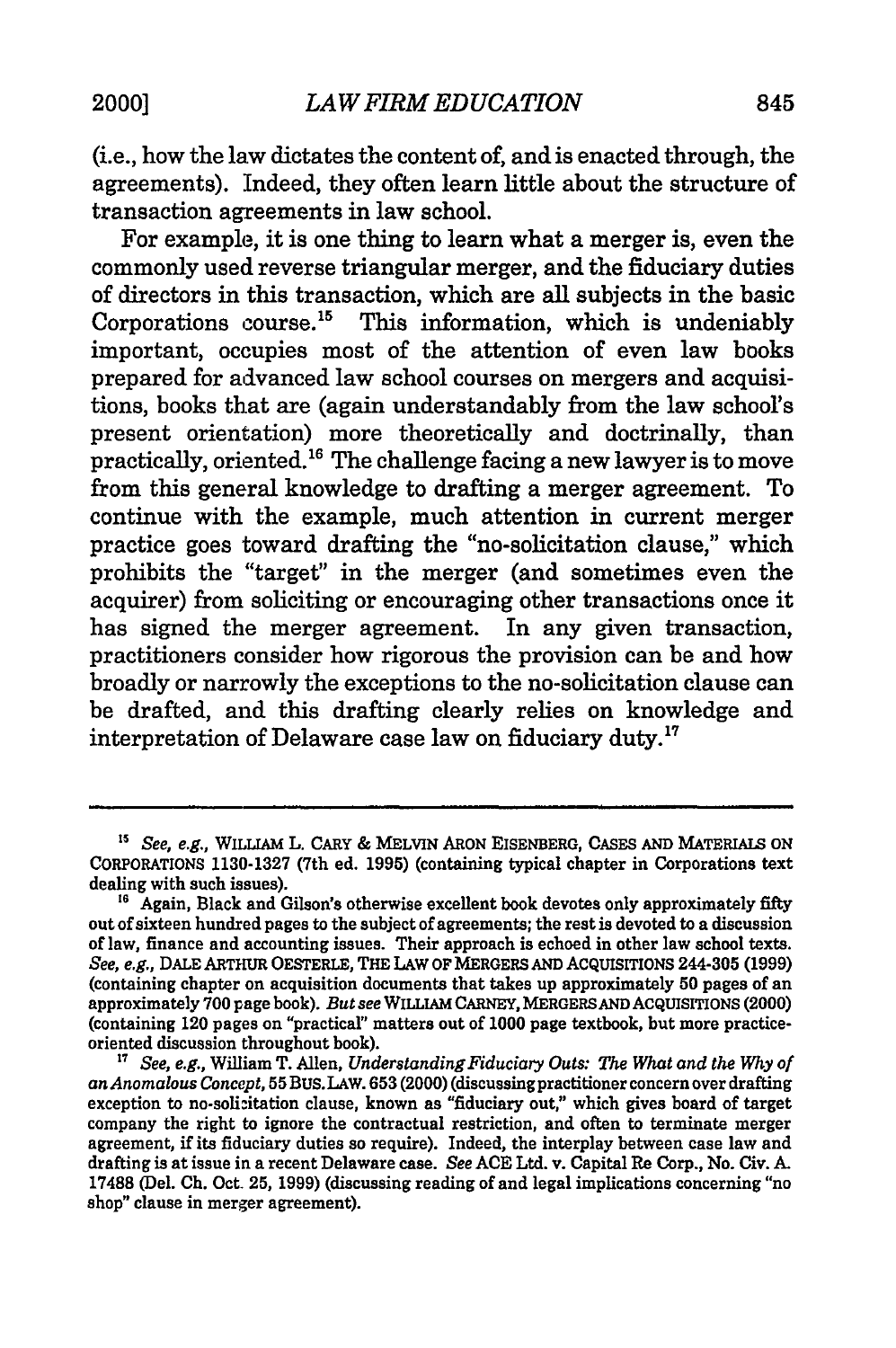My point here is not just the often-discussed need for more law school training in drafting transaction agreements. As noted earlier, much of this kind of drafting by beginning lawyers is becoming a service that, while necessary, is not the kind of legal work that is most highly valued by clients (i.e., it is almost becoming a commodity service). Basic knowledge of the purpose and method of drafting agreements allows a new lawyer to get a transaction started. Further value is added (often by more senior lawyers, but sometimes even by the junior lawyer) through the negotiations over the agreement in a particular transaction and in the drafted responses to those negotiations.

Law firms address the "commodification" of the transaction agreement, and the need to train new lawyers to prepare agreements, through the "automation" of drafting. They provide lawyers online access to standard form model agreements built up over years of practice by the firm, a universe of drafting possibilities to deal with specific situations, and useful precedents and commentaries to tie the above together. Thus, the firms systematize the kind of knowledge that each transaction lawyer historically kept to himself or herself and then passed along to new lawyers through the mentor relationship. In a merger agreement, for example, there would be a basic "no-solicitation" provision and programmed drafting variations of the provision for a lawyer to select, together with an explanation of the alternatives and the advantages and disadvantages of selecting them. The goal of the firms is to program "thinking" into the on-line production of the transaction agreement so that an agreement is generated following the specific guidelines of the user.<sup>18</sup> Indeed, law firms expect that, in time, lawyers will become skilled in using and even creating their own libraries of "standard form" documents and comfortable with the tools of computerized document production.<sup>19</sup>

**<sup>&</sup>quot;8** Naturally the creation of even a first draft of a transaction agreement requires thinking, and thus value creation, from a new lawyer. The use of standard form on-line programs speeds up and facilitates this process.

*See PARIS, supra note 8, lesson 1 ("In the future, lawyers will be called upon not only* to draft specific contracts but to design templates for computer-based drafting."). As Paris notes, this document production will not replace lawyers, but it will eliminate some of their activity.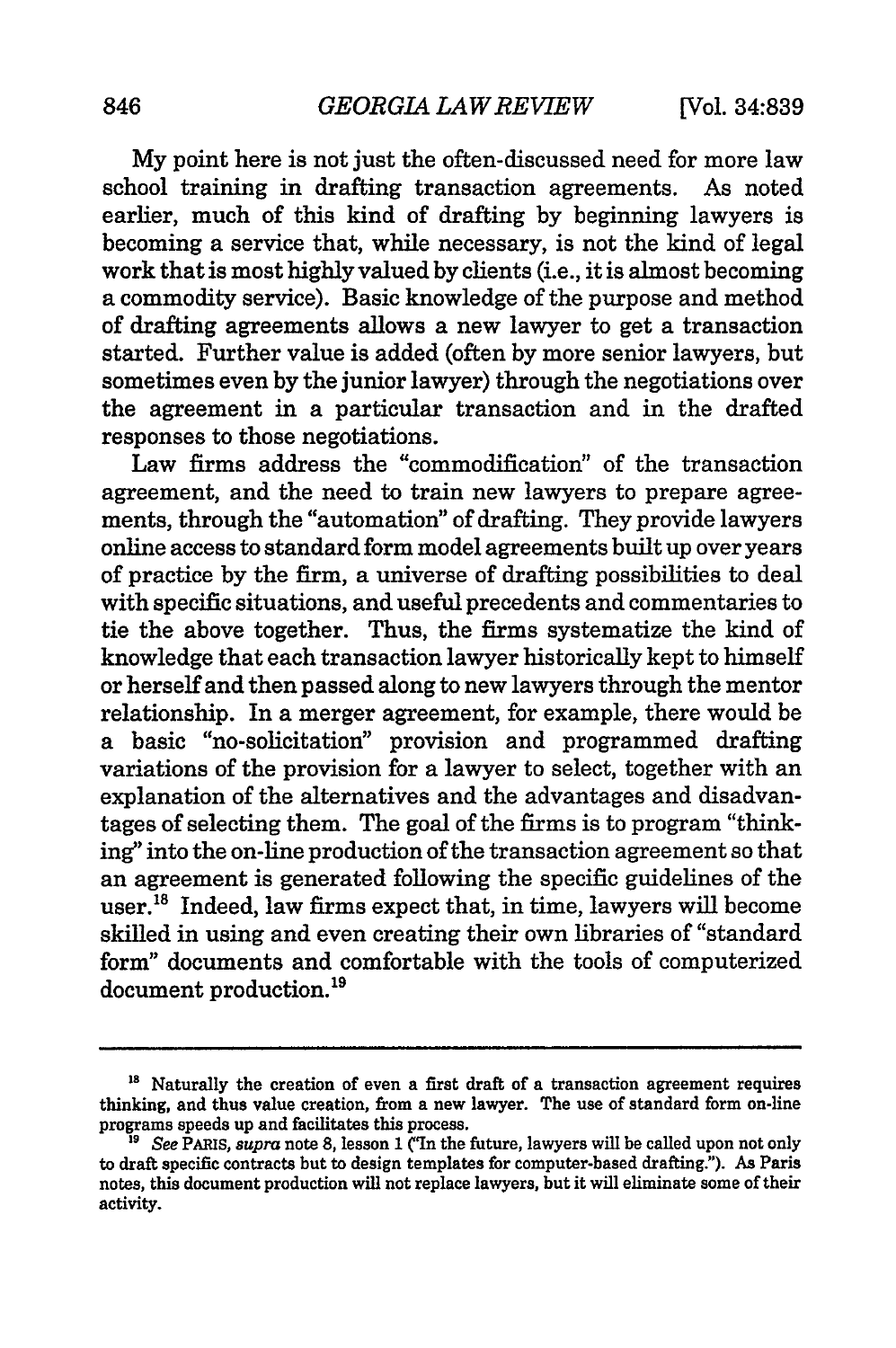How do law professors help students make the transition to and be prepared for this kind of law practice (the key concern of the  $MacCrate$   $Report$   $\rm P, ^{20}$   $particularly$  the students who will not have the luxury of the extensive practice resources of a large firm? This is a critical question because lawyers outside large firms will be especially affected by developments in law practice illustrated by the law firm training described above. Clients, particularly small business clients, will be reluctant to pay much for the commodity service of producing straightforward transaction agreements that can easily be generated by a lawyer's use of on-line resources.<sup>21</sup> We thus have to prepare students as quickly as possible to make the step to being transaction lawyers because they may have little leisure to develop themselves. They have to learn about the role of a lawyer in a transaction, particularly the framework and substance of transaction agreements, and they *now* have to be ready for the impact of new technology on the production of these agreements (this latter point makes our concern about preparing students all the more acute).

Concerning basic practice skills, there is a resurgent interest among business lawyers about teaching students to draft and negotiate.22 Practitioners, such as Carrie Paris (formerly a partner at Davis Polk) who has written a book on drafting complex transaction agreements with attention to the effects of computerization on drafting,<sup>23</sup> are contributing to this effort. However, as to teaching

*<sup>20</sup> See* MACCRATE REPORT, *supra* note 1, at 285-304 (discussing kinds of transition education for lawyers). **21** *See* RICHARD SUSKIIND, **THE** FUTURE OF LAW: FACING THE **CHALLENGES** OF INFORMA-

TION **TECHNOLOGY** xlvii **(1996)** CWhile high value, socially significant and complex legal work will not, as I have said, be fundamentally changed through IT, the same cannot be said of numerous other categories of legal practice of today. I have in mind much of the standard and repetitive work of our current lawyers.").

*<sup>&</sup>quot; See* Langevocrt, *supra* note **5,** at **36.37** (discussing concerns about designing contracts correctly and courses addressing this concern); *see also* BERNARD **S.** BLACK, **NEGOTIATINGAND** DRAFTING THE ACQUISITION AGREEMENT (Practising Law Institute, **1997)** (containing materials for course on drafting); NANCY **J. KNAUER, TRANSACTIONAL** PRACTICE: **QUALITY** PAPER **PRODUCTS, INC., PURCHASING A** CLOSELY **HELD** CORPORATION **(1998)** (containing materials prepared under auspices of National Institute for Trial Advocacy designed to help teach elementary transactional practice skills); James **C.** Freund, *TeachingProblem Solving: A Lawyer's Perspective,* BUS. L. TODAY, July-Aug. **1999,** at 34 (discussing need to teach drafting and negotiating in problem-solving context).

**<sup>2</sup>** PARIS, *supra* note **8.**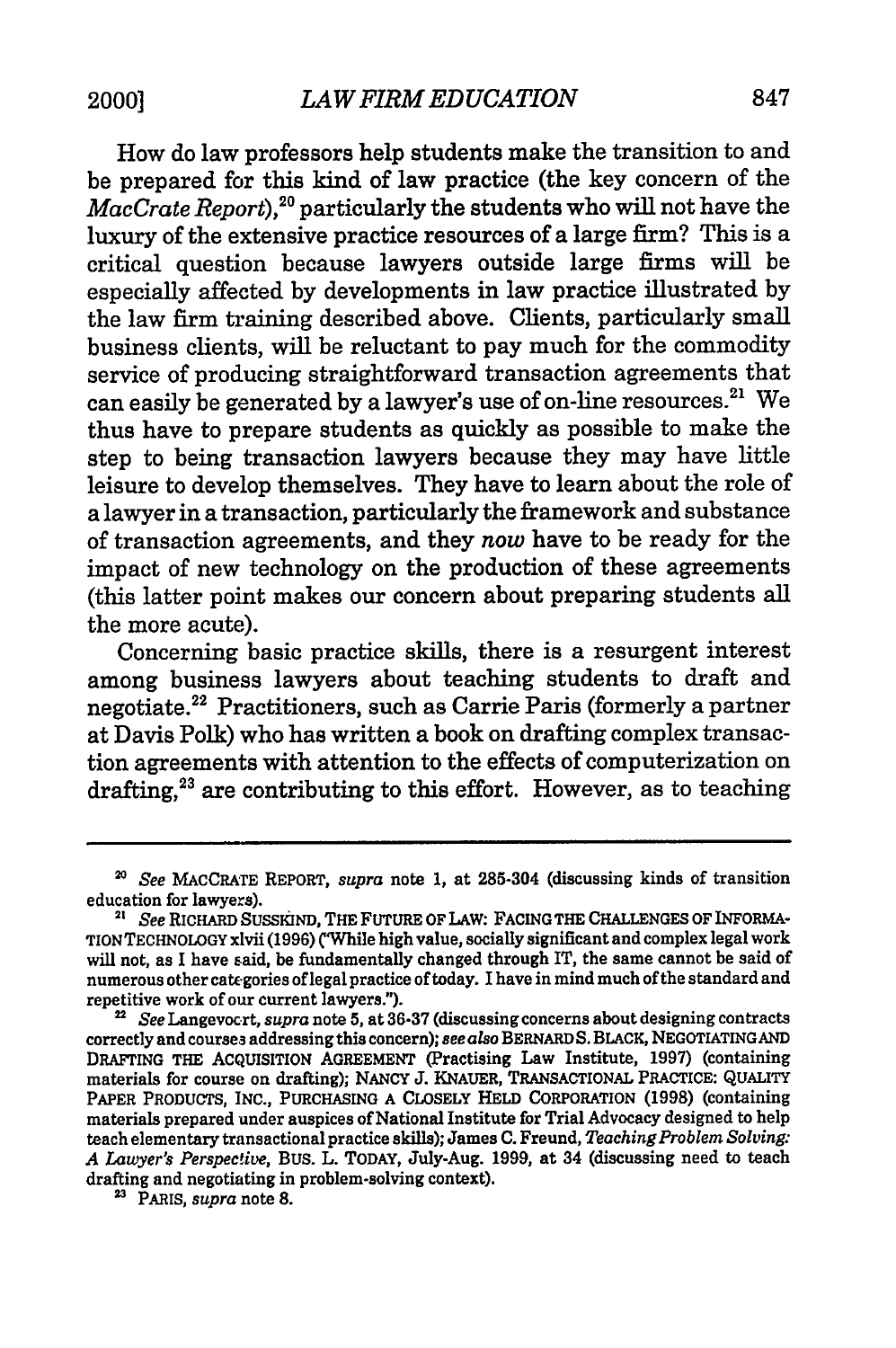students how the drafting process is changing in response to the electronic media and how to use new tools for producing transaction agreements, the teaching materials, to my knowledge, are not yet available. With the possible exception of Paris's book, there are only a few useful works, such as James Freund's basic text on drafting and books from PLI sessions.<sup>24</sup> Even these works do little more than explain the structure of basic transaction agreements. This absence of materials in law schools is not entirely surprising. Teaching the impact of online resources on transaction skills should not be separated from our efforts to instruct students on conducting electronic legal research. However, because law schools have always been more litigation-oriented in their computerization efforts (and in their pedagogy in general), they have generally ignored, or at least have not adequately emphasized, the effects of information technology on training business lawyers.

Finally, we in the academy must seriously consider that it is just a matter of time before we experience competition from other kinds of education providers in preparing new lawyers for the changing world of business law practice. Private on-line education providers and bar associations may take up this task themselves. And who is to say that a law firm that has developed a particularly good method of and materials for legal training may not decide to market its intellectual property beyond the firm?

#### V. CONCLUSION

Developments in law firm education are both exciting and dismaying for business law professors. They are exciting because they point to potentially great changes in business law practice and the delivery of legal services. Not surprisingly, in light of the transformation in legal practice, law firms are creating new tools that may maintain or increase their profitability. The developments are also dismaying because this transition potentially brings with it increasing commodification of legal services, with uncertain

**<sup>24</sup>***See generally* **JAMES** C. **FREUND, ANATOMY OFA MERGER: STRATEGIESAND TECHNIQUES FOR NEGOTIATING CORPORATE ACQUISITIONS (1975)** (detailing experiences of active acquisitions attorney).